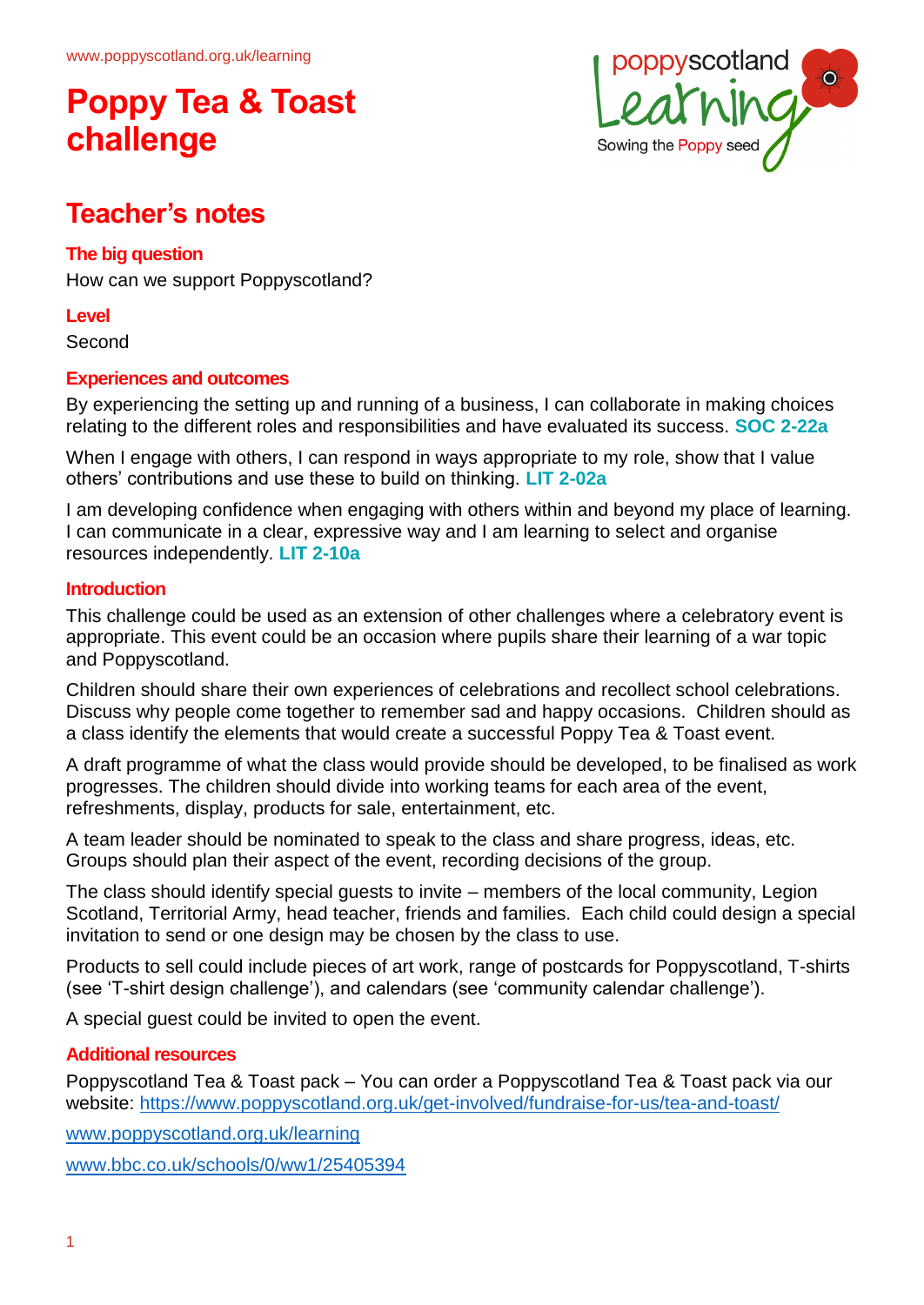

## **Your challenge**

To raise money and share our findings for Poppyscotland, we will be hosting a Poppy Tea & Toast event. This event will take place at time and date agreed by the class. It will be for those locally who may have been at war - recently or in the past, their families and other community members.

There will be a display of your work about Poppyscotland and some products to be sold, as well as refreshments and entertainment. The event itself should last up to an hour.

- Work in groups of four or five.
- There should be committees responsible for the following refreshments, entertainment, display, advertising/admin and poppy products.
- Each committee will need to vote for a team leader who will represent you at class conferences.
- Each committee will need to keep notes of plans and progress.

#### **Rules**

- Everyone must contribute and participate.
- Your groups will have to work with other groups in class.
- You have a total of three weeks to complete the task.
- You may be involved in the work of other groups.

#### **Timescale**

- Planning and contacting/inviting, starting products, planning entertainment 1 week.
- Continuing products, practicing entertainment, await replies 1 week.
- Ordering/organising refreshments, quality check products, rehearse, complete display 1 week.

#### **Learning intention**

I am learning about how to work as part of a team to set up and organise a fund raising activity.

#### **Success criteria**

- Listen to others in group.
- Contribute my ideas.
- Complete group challenge to help with the fundraising event.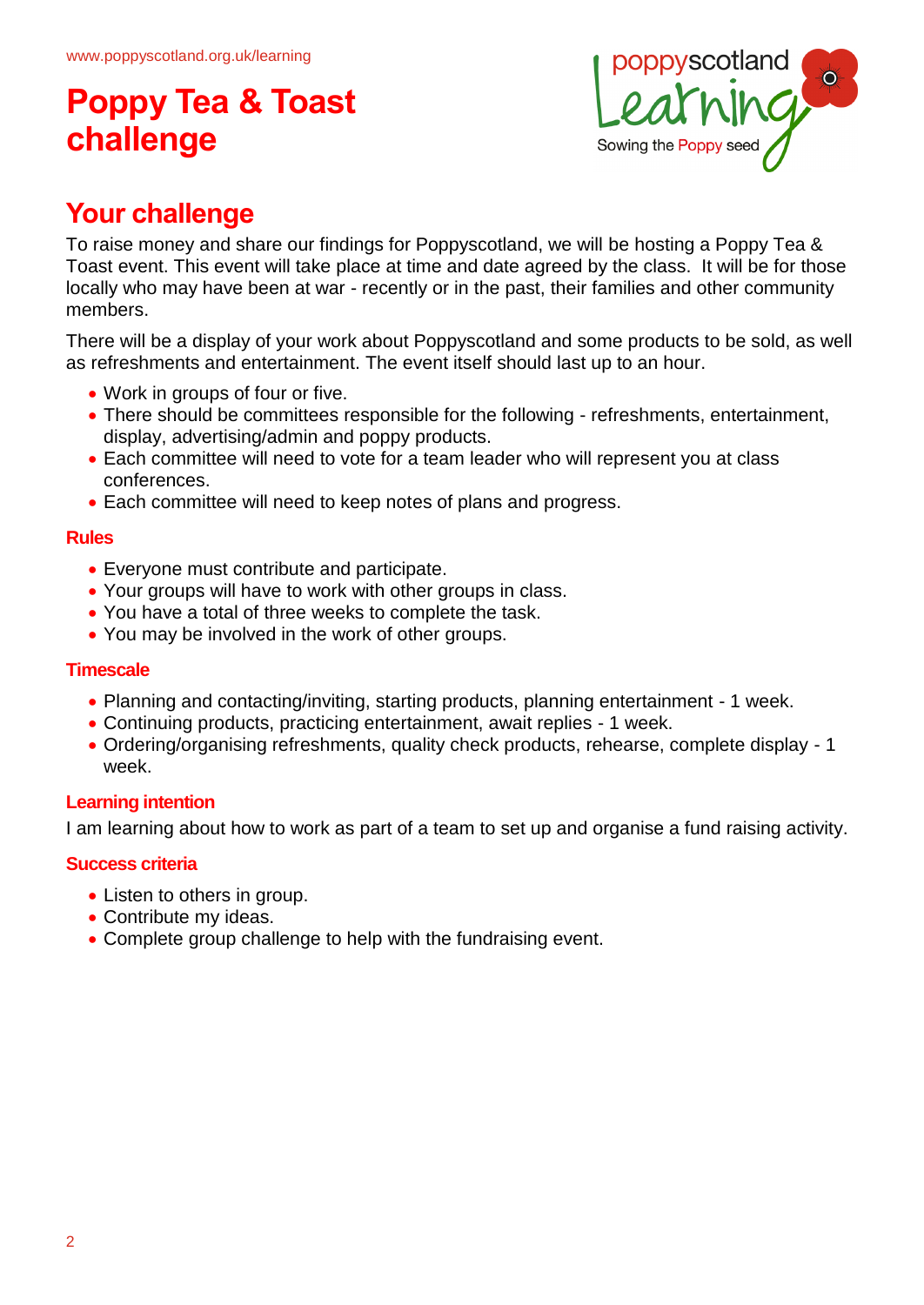

## **Poppy Tea & Toast - refreshments committee plan**

#### **Task 1**

What kind of refreshments might we serve?

Who might help with this?

How will we pay for this?

What else will we need apart from food?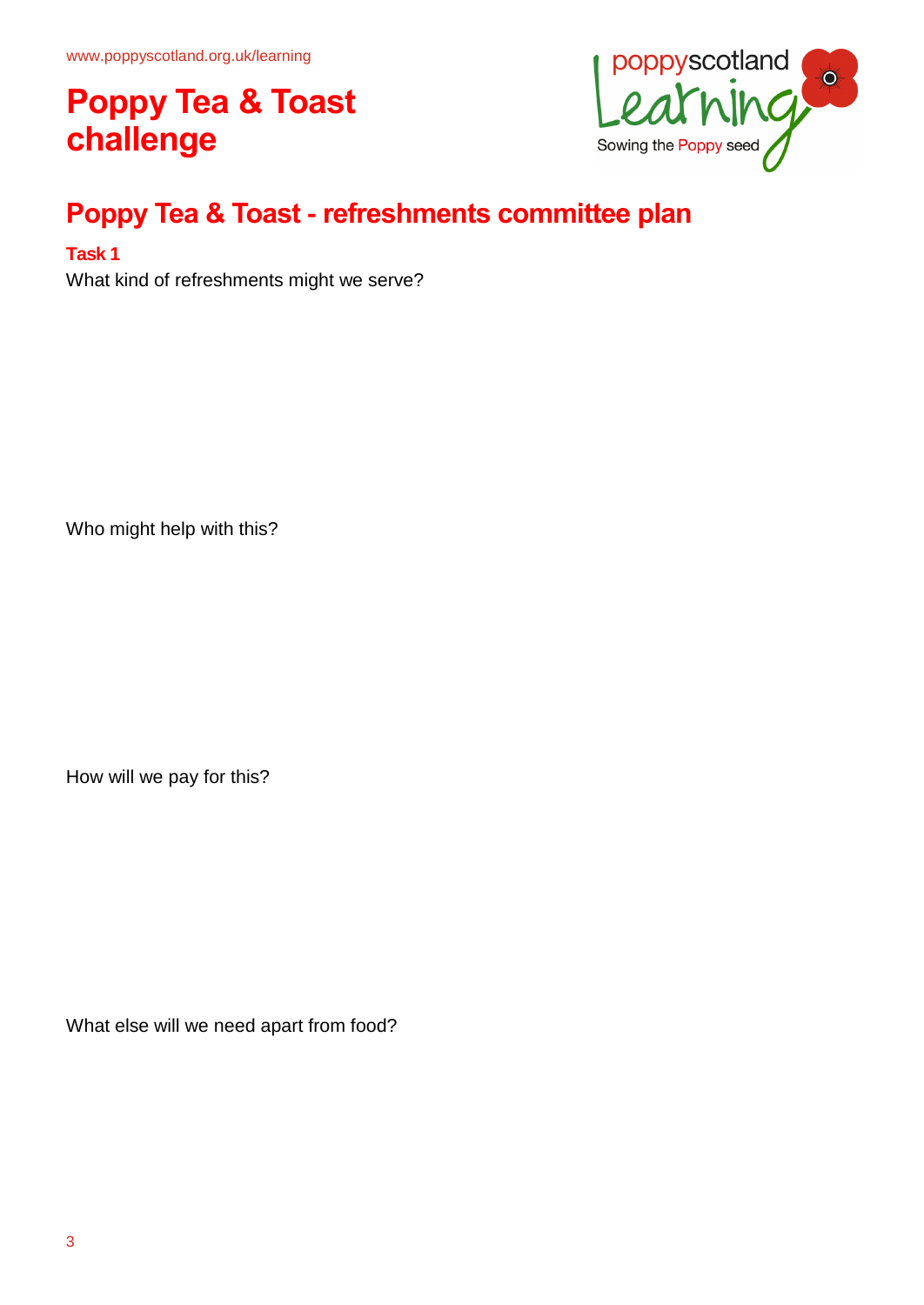www.poppyscotland.org.uk/learning

## **Poppy Tea & Toast challenge**



Where would be the most cost effective place to buy the required supplies? (carry out cost comparisons using the internet).

Any other ideas?